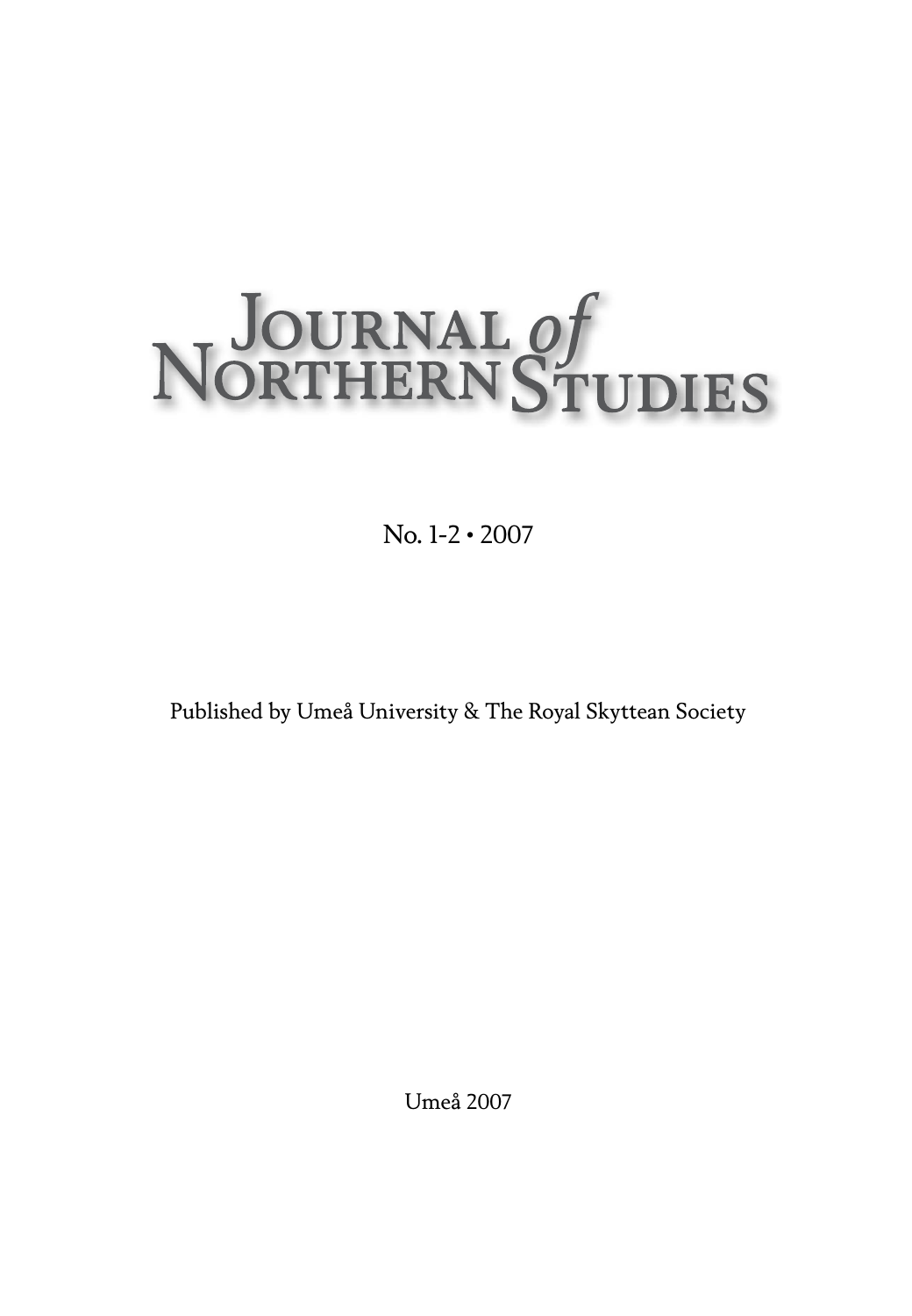The *Journal of Northern Studies* is published with support from The Royal Skyttean Society and Umeå University. Stiftelserna J. C. Kempe och Seth M. Kempes Minne (The J. C. Kempe and the Seth M. Kempe Foundation) have generously contributed to building up the editorial resources. Issue 1–2, 2007 has received financial support from Stiftelsen Riksbankens Jubileumsfond (The Bank of Sweden Tercentenary Foundation).

© The authors and *Journal of Northern Studies*. ISSN 1654-5915

*Cover picture* Scandinavia Satellite and sensor: NOAA, AVHRR. Level above earth: 840 km. Image supplied by METRIA, a division of Lantmäteriet, Sweden. www.metria.se. NOAA®. ©ESA/Eurimage 2001. ©Metria Satellus 2001

METRIA سيبر INGÅR I LANTMÄTERIET

*Design and layout* Leena Hortéll, Ord & Co i Umeå AB Fonts: Berling Nova and Futura. Paper: Invercote G 260 gr and G-Print 1115 gr

*Printed by* Alfa Print AB, Sundbyberg 2007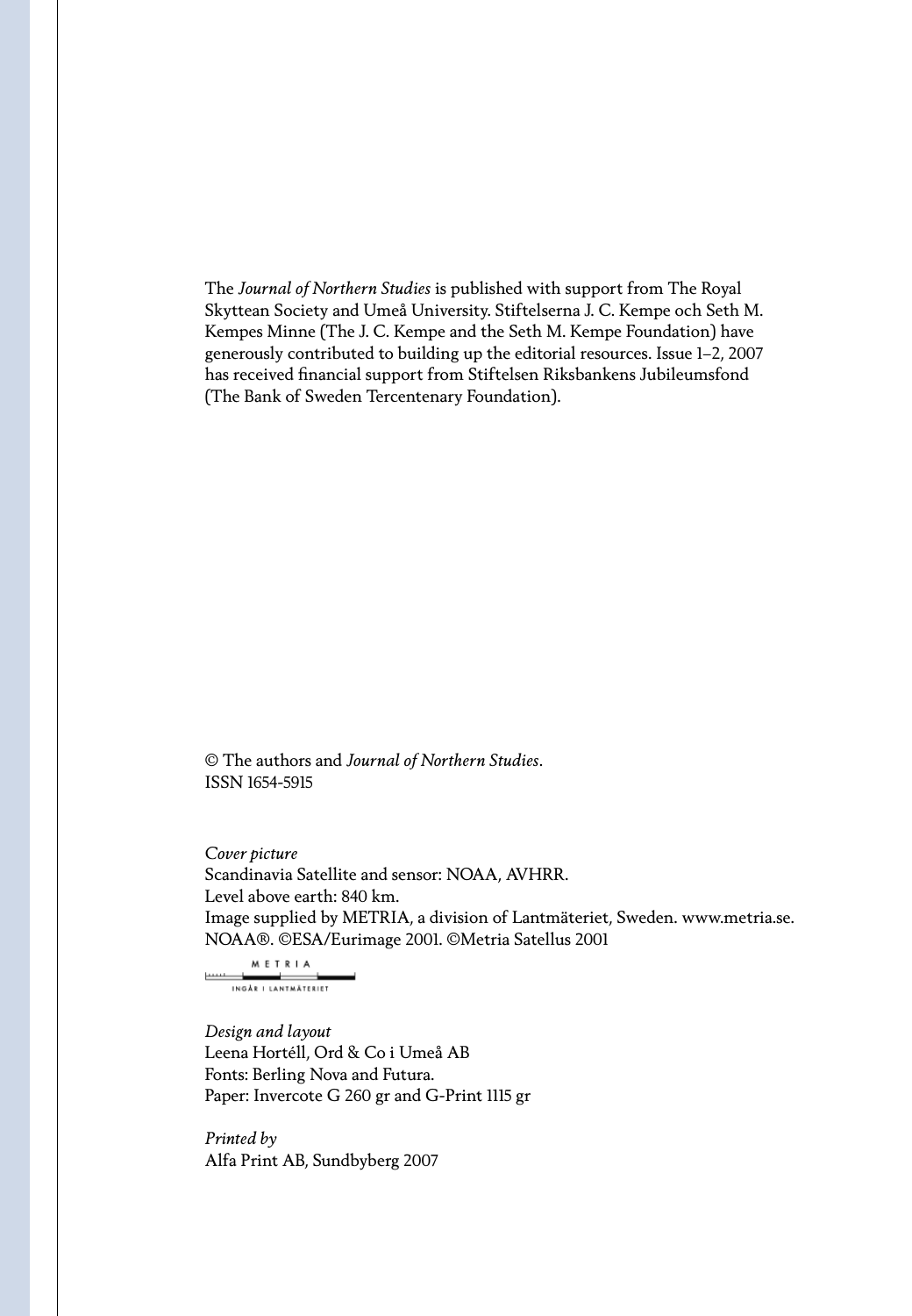### Contents / Sommaire / Inhalt

| Contributors 9 |  |
|----------------|--|
|                |  |

### *Articles /Aufsätze*

| Ken Coates, The Power to Transform: The Kemano Power Project and                                                                          |     |
|-------------------------------------------------------------------------------------------------------------------------------------------|-----|
| Cornelia Lüdecke, Wissenschaft und Abenteuer in der Arktis:                                                                               | 51  |
|                                                                                                                                           |     |
| Inga-Maria Mulk & Tim Bayliss-Smith, Liminality, Rock Art and the Sami                                                                    | 95  |
| Ingela Bergman & Olle Zackrisson, Early Mesolithic Hunter-Gatherers<br>and Landscape Acquisition by the Arctic Circle: The Ipmatis valley |     |
|                                                                                                                                           | 123 |

### *Reports / Rapports / Berichte*

| Sverker Sörlin & Dag Avango, Humanities and Social Sciences in the International |                    |
|----------------------------------------------------------------------------------|--------------------|
|                                                                                  | $\blacksquare$ 143 |

### *Miscellanea: Notes / Notizen*

| Conference reports by Per Axelsson, Thomas Larsson, Lena Holm & Lennart             |  |
|-------------------------------------------------------------------------------------|--|
| Pettersson, Maria Lindgren & Maria H. Svensson <b>mariamurgan and State In-</b> 155 |  |
|                                                                                     |  |

### *Reviews / Comptes rendus / Besprechungen*

| Jenny Fossum Grønn ed., Nordic Voices. Literature from the Nordic             | 163 |
|-------------------------------------------------------------------------------|-----|
| Och tiden blir ett förunderligt ting. Fotografier av människor och landskap,  | 166 |
| Gísli Pálsson, Travelling Passions. The Hidden Life of Vilhjalmur Stefansson, | 168 |
| Michael F. Robinson, The Coldest Crucible. Arctic Exploration and             |     |
| Klaus Böldl, Eigi einhamr. Beiträge zum Weltbild der Eyrbyggja und anderer    |     |

*Isländersagas,* Berlin & New York 2005 *(Lars-Erik Edlund)*. . . . . . . . . . . . . . . . . . . . . . . . . . . . . . . . . . . . . . . . . . . . . 179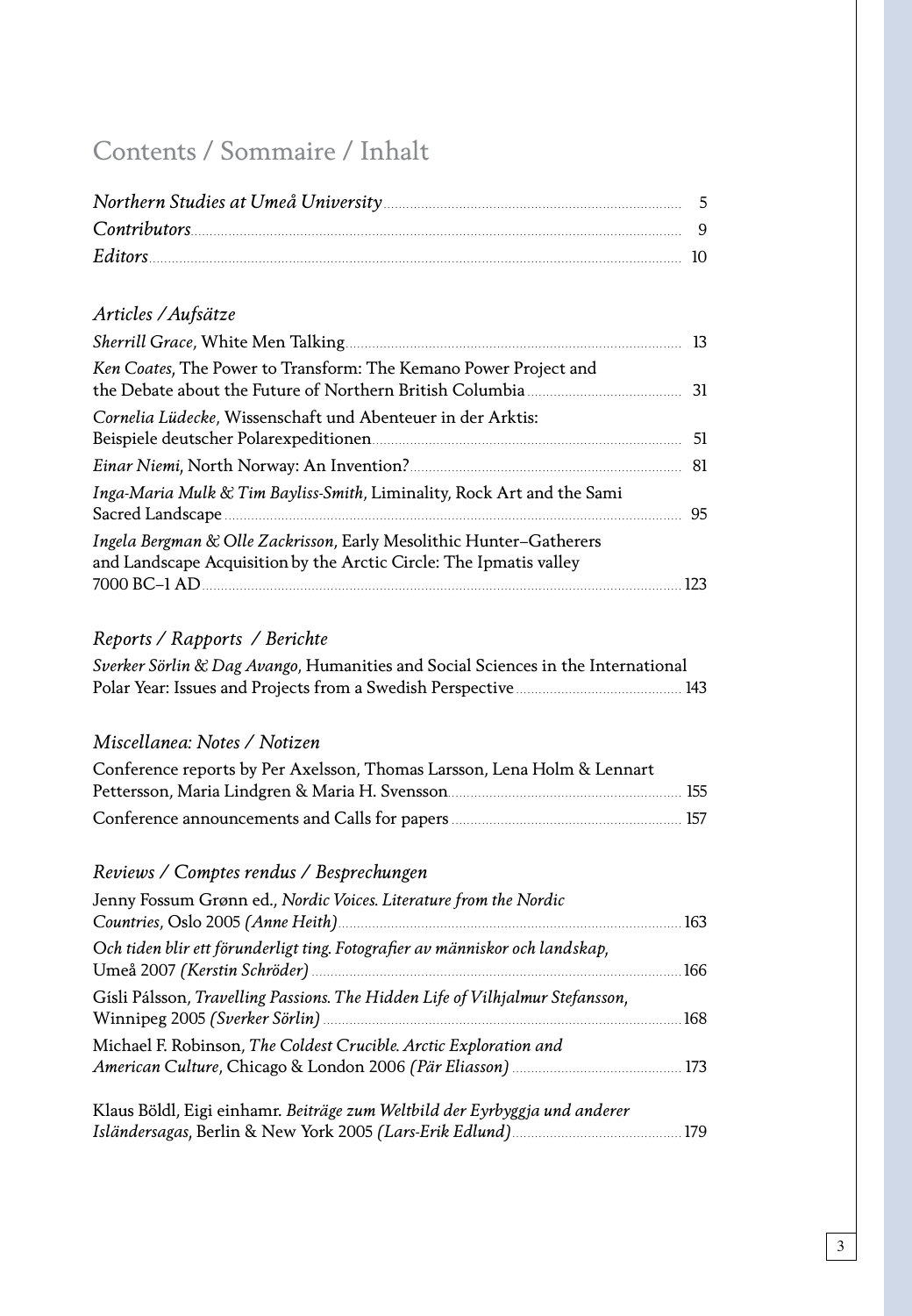| Claudia Bornholdt, <i>Engaging Moments</i> . The Origins of Medieval<br>Bridal-Quest Narrative, Berlin & New York 2005 (Lars-Erik Edlund)179 |       |
|----------------------------------------------------------------------------------------------------------------------------------------------|-------|
| Patricia Pires Boulhosa, Icelanders and the Kings of Norway. Mediaeval Sagas and                                                             | .180  |
| Margaret Clunies Ross, A History of Old Norse Poetry and Poetics,                                                                            | 181   |
| Inger Ekrem † and Lars Boje Mortensen (eds.), Historia Norwegie,<br>København 2003 (Lars-Erik Edlund)                                        | 182   |
| Pernille Hermann (ed.), Literacy in Medieval and Early Modern Scandinavian                                                                   | 182   |
| Alexandre Huot, L'impératrice de l'Ungava, Montréal 2006.<br>Remy de Gourmont, Chez les Lapons, Montréal 2006 (Maria H. Svensson)            | . 183 |
| John McKinnell, Meeting the Other in Norse Myth and Legend, Cambridge 2005                                                                   | 184   |
| Juha Pentikäinen and Péter Simoncsics (eds.), Shamanhood - an endangered                                                                     | 185   |
| Hilde Sollid, Språkdannelse og -stabilisering i møtet mellom kvensk og norsk,                                                                | 185   |
| Einar Olafur Sveinsson, The folk-stories of Iceland, London 2003                                                                             | 186   |
| Heiko Uecker, Geschichte der altnordischen Literatur, Stuttgart 2004                                                                         | 187   |
|                                                                                                                                              | 189   |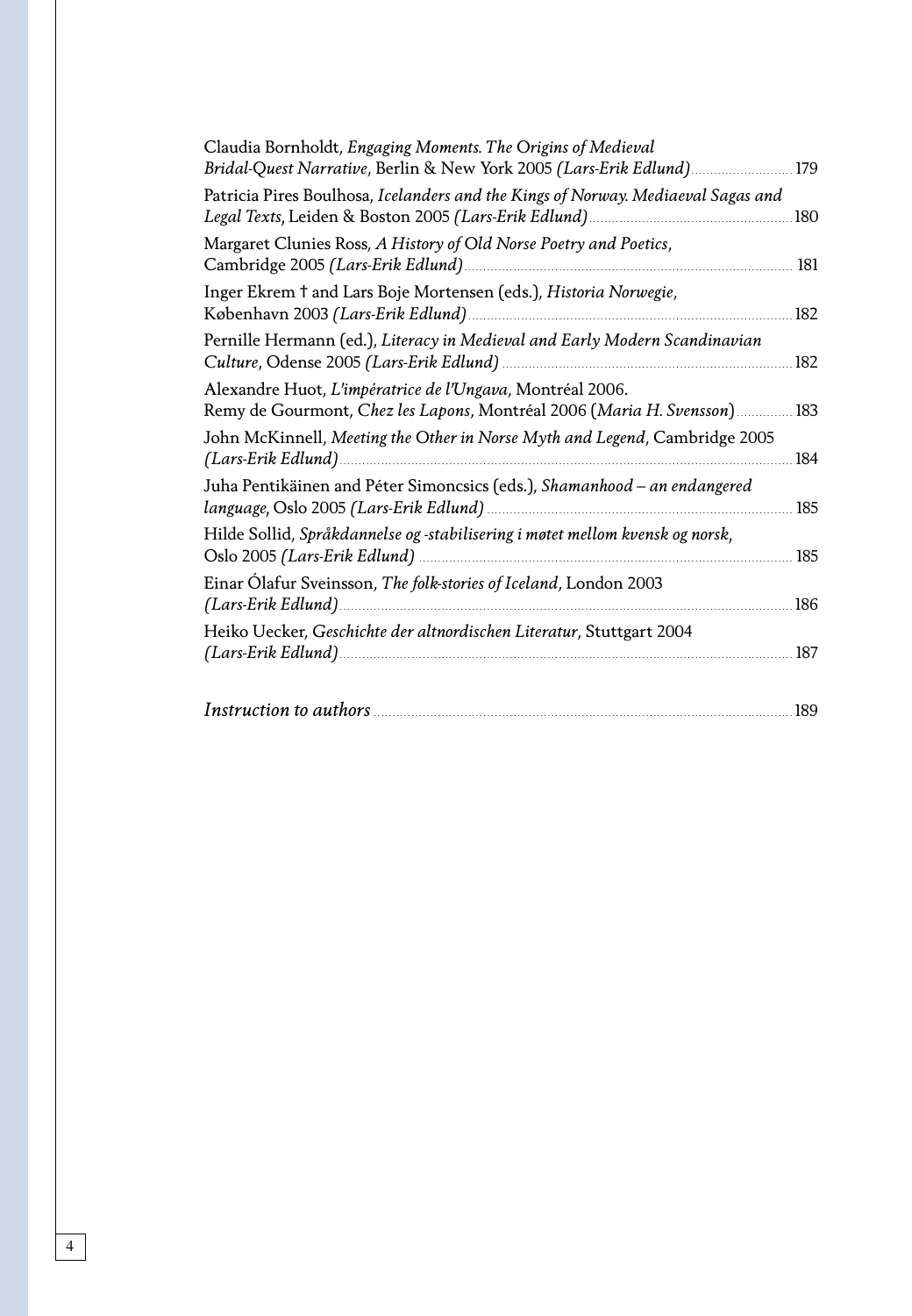### Einar Niemi

## North Norway An Invention?

ABSTRACT The article has as a starting point the fact that regions are one of the central political topics of today. Though regions have certain roots in history, they were not politicized until the nineteenth century, when they were "invented" as a tool for identity-shaping and development in the fringe areas of the state. The article operates with North Norway as a case in analyzing modern region-building processes and state regionalization strategies. This region is well suited as a case because of its particular position as a border area and its unique position in Norway's political and economic history. The region-building process developed through distinct stages. In the 1970s North Norway came close to being understood as an identity region. Since the early 1990s, however, there have been fissures in this identity and the old regional visions have been under pressure from within as well as from without. In addition old tensions within the region have been disclosed. The most striking example is Finnmark, the northernmost county of the region, and of the nation as well, which through history has played a role in the margin. It is a kind of historical irony that the current development of the Norwegian "northern policy" programme together with the promising prospect of ocean-based oil and gas industry has put Finnmark in the forefront of future expectations.

KEYWORDS region, region-building, regionalization, transnational regions, Sami politics, Norway, marginal and fringe societies

REGIONS ARE ONE of the political topics of today. Currently Norway is set to undertake one of the most far-reaching governmental reforms ever, affecting both geographic divisions and levels of administration, namely a regionalization that is scheduled to take effect in 2010, remapping Norway's pattern of counties, *fylker* (Selstad et al. 2004, KOU 2004: 1, NOU 2004: 19). Similar reforms have been implemented or are planned in a great number of European countries, including the Nordic world.

In many ways North Norway represents an instructive case in the study of regions. First, thanks to substantial empirical data the regional history of North Norway offers good opportunities for testing theories on regionalism and region-building. Second, North Norway was among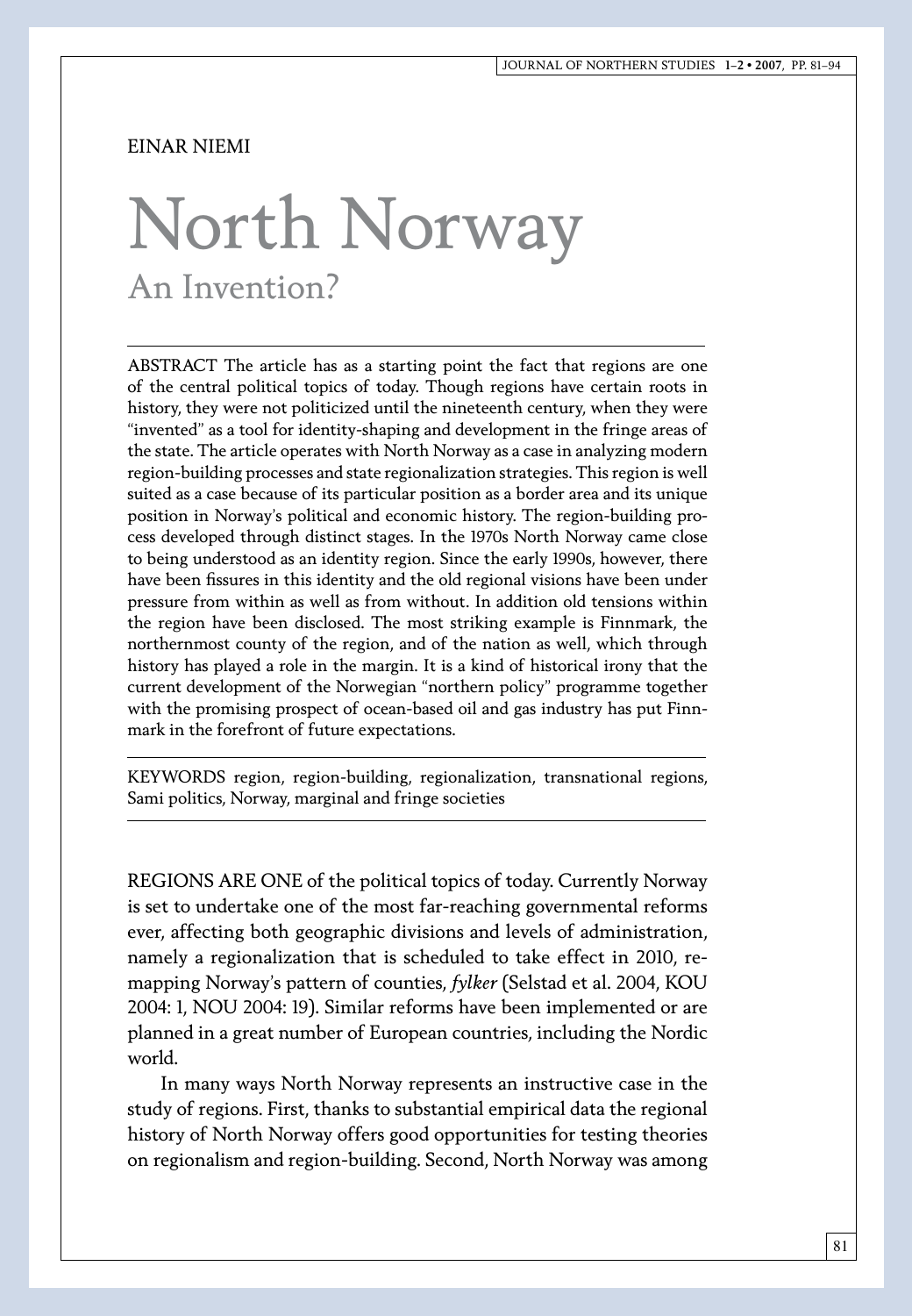the first regions of Norway to be defined as districts, *landsdeler*, larger than the county (*fylke*) and subject to state regional policy (*landsdelspolitikk*).

In order to provide some context for the ongoing debate on regionalization, it might be helpful to provide a historical sketch of the origin and evolution of North Norway as a concept, and of that part of Norway as a modern region. We will then discover that the idea of northern Norway, as a region in its own right, gained acceptance through the concerted efforts of an elite of regional enthusiasts. In this sense the region was "invented." However, we will also see that the idea of the region bestowing identity, though "invented," was nonetheless historically rooted – it was not invented *ex nihilo*. What we are dealing with is a regional building process that is probably unique in a Norwegian context, both in regard to the goals and to the organized use of means employed across distinct phases over time. The process is more or less representative of similar processes in many European countries.

### Regions – really something new?

The claim has been made that Norway has historically been particularly strongly marked by the importance of regions, both in terms of administration and sources of identity (Rian 1997, 1998). Thus, there is undoubtedly evidence in the early historical records of the idea of separate parts of the country as regions and as "historical landscapes" and to some degree, administrative systems accommodated this awareness. However, it does seem to be the case that the emphasis on regions "from within" is a modern phenomenon. The major local governmental reform of the 1830s involved devolution of policy-making and administration to local communities, to municipalities and counties respectively (*Formannskapslovene*). But this reform represented in the main the demands of farmers for greater control of economic resources through local self-government, rather than any interest in region-building as such.

The first steps toward modern regionalism in Norway were taken as late as the end of the nineteenth century and the beginning of the twentieth century with the formation of historical societies, the publication of local newspapers, a consiousness of regional place names and political demands based on regional interests. Such regional tendencies are in evidence in Agder/Sørlandet, the southernmosts part of Norway (Slettan 1998, Andreassen (undated), Ohman Nielsen 1995, Bringa & Mygland 2001), as well as around Strilelandet, the coastal environments of Bergen (Døssland 1998, Døssland et al. 1999), in Møre and Romsdal, in the northwestern part of Southern Norway (Ljøseth 1996), in Trøndelag (Tretvik et al. 2005), and generally in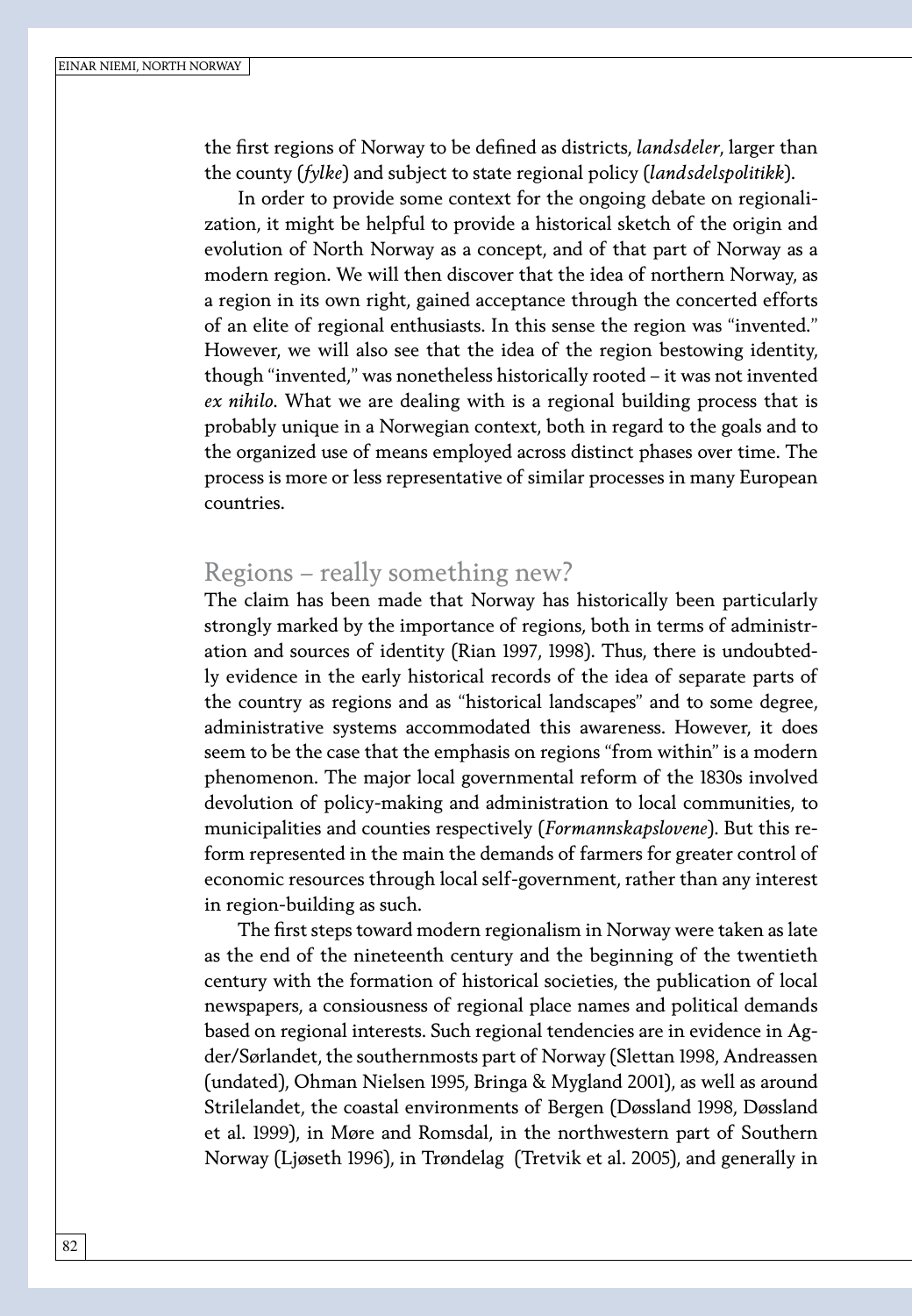Western Norway (Helle (ed.) 2006). And last but not least, we find a climate for such ideas in Northern Norway, which we will soon consider in more detail.

On the one hand, this first phase of modern regionalism can be seen as an extension of and giving greater depth to nation-building and nationalism. The national project was not completed until the regional mosaic of the nation had been illuminated. But this phase at the same time represented a reaction to a one-sided aspect of nation-building: the emphasis on the higher interest of the nation, at the expense of regions, and on strong visions of national homogeneity. These tendencies can be found throughout Europe and the United States and in the scholarly world as well, with a focus on regions within the discipline of geography, whereas history essentially remained anchored in the idea of the nation (cf. Niemi 2000: 227).

With the exception of North Norway, however, the movement toward regionalism had more or less faded away in the years between the World Wars. During the post-war reconstruction period, regional mobilization was overshadowed by the rebuilding of the nation, in spite of signs of a dormant regionalism. However, in the 1970s, regionalism re-emerged with greater force as a result of ideological trends associated with the values of local communities, the movement for protection of the environment and culture, "roots" and identity formation. At the same time, the European Economic Community legislated a framework for regional policy which from the late 1980s has remained one of the main pillars of further development of the EEC, today the European Union. There is no doubt that the Community/ Union has also been a stimulus towards late modern regionalism and regionalization outside its borders, as in Norway. The title of the French geographer Jean Labasse's book *L' Europe des régions* (1991) became a slogan for this change of political direction (cf. Veggeland 2000).

### The "invention" of North Norway

As late as the second half of the nineteenth century, there was no term or name in common usage that applied to the whole northern region of the country, Northern Norway. Indeed there was no clear conception in the public consiousness of that part of the country as a distinct territorial entity. In more distant history, different terms had been used, but none that applied to the area as a whole. *Hålogaland* was originally used only in reference to Helgeland*,* the southernmost part of the later county of Nordland (*Nordland fylke*). But gradually, as the Norse settlement spread farther north during the Age of the Sagas, or the Early Middle Ages, the name came to encompass the area as far north as Malangen, immediately south of Tromsø, while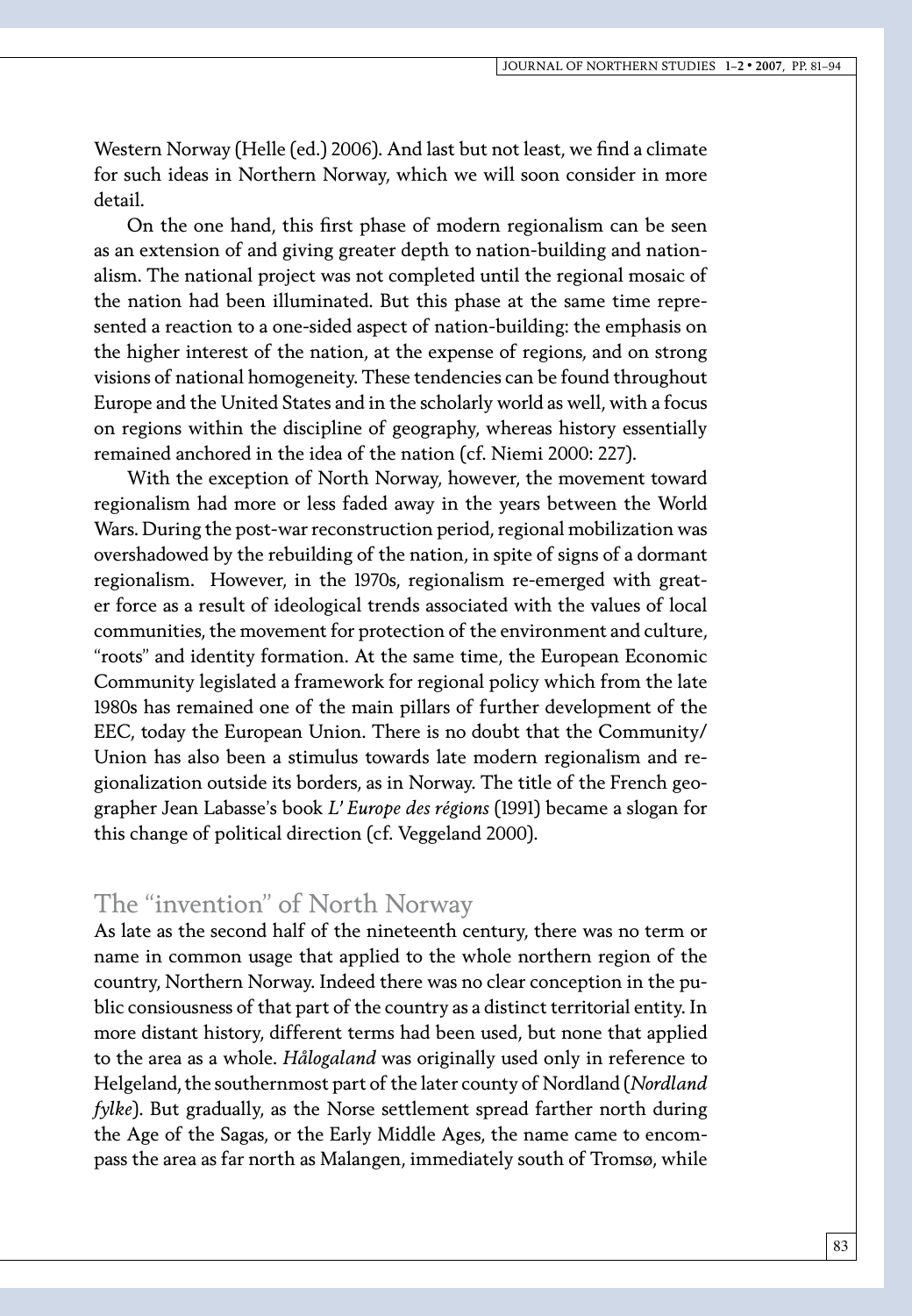Finnmark remained outside, as "the land of the Sami." In the nineteenth century the only common term used for the whole of Northern Norway was Tromsø diocese (*Tromsø stift*), a usage which appears in the 1840s after Tromsø became the bishop's residence for the northernmost bishopric, in other words, the whole of Northern Norway. But, of course, it goes without saying that a term referring to the diocese was not a suitable general term or name for the region as a whole; thus, it never came into popular use.

In the nineteenth century as well as in earlier times, there were clearly historically conditioned notions of North Norway as a special area with distinctive characteristics – historically, topographically and culturally. However, the small group of now mobilizing regionalists had to create a name that could capture and unify their ideas and visions.

The name *Nord-Norge* ("North Norway") was created at a small gathering around a coffee table at a café in Kristiania (later named *Oslo*) in 1884 (Niemi 1993, Tjelmeland 2000, Martinsen 2003, Niemi 2006b). The group consisted of students, artists, academics, and politicians from Northern Norway who belonged to the Association of Northerners (*Nordlændingenes Forening*) started in 1862, the first regional district association of its kind in the capital, in other words a kind of *diaspora* group. In this circle there are names like Sivert Nielsen, from Helgeland, member and later president of *Stortinget* (the National Assembly); Ole Olsen, composer from Hammerfest in Finnmark; Elias Blix, later professor, cabinet minister and hymnist; Ole Tobias Olsen, later pastor, folklorist, engineer and also known as "the father of the Nordland railway"; Anton Christian Bang, later professor, cabinet minister and bishop; Richard With, the father of *Hurtigruta*  (the coastal express liner). Thus, this was an elite group, residing in the capital, generating visions of its own future, in the same manner as similar groups in other European capitals. Their point of departure was regional pride and the desire to settle the historical argument in opposition to the bureaucratic administration from above which had imposed a coloniallike status on Northern Norway. At the same time, the ideology was future oriented: these architects of regionalism were modernists with visions of a "land of the future" which would benefit from enormous natural resources that would raise the region from a state of backwardness to a developed, modern part of the country. These modernist visions were closely related to similar contemporary ideas of Norrland, the northern parts of Sweden (cf. Sörlin 1988).

*Nord-Norge* ("North Norway") was a felicitous choice of name in the context of visions and ideas, yet it was simple and rooted in history as well as in geography and culture. It was akin to the old concepts *Nordlandene* ("the Northern Lands") and the *nordafjeldske* (the land north of the mountains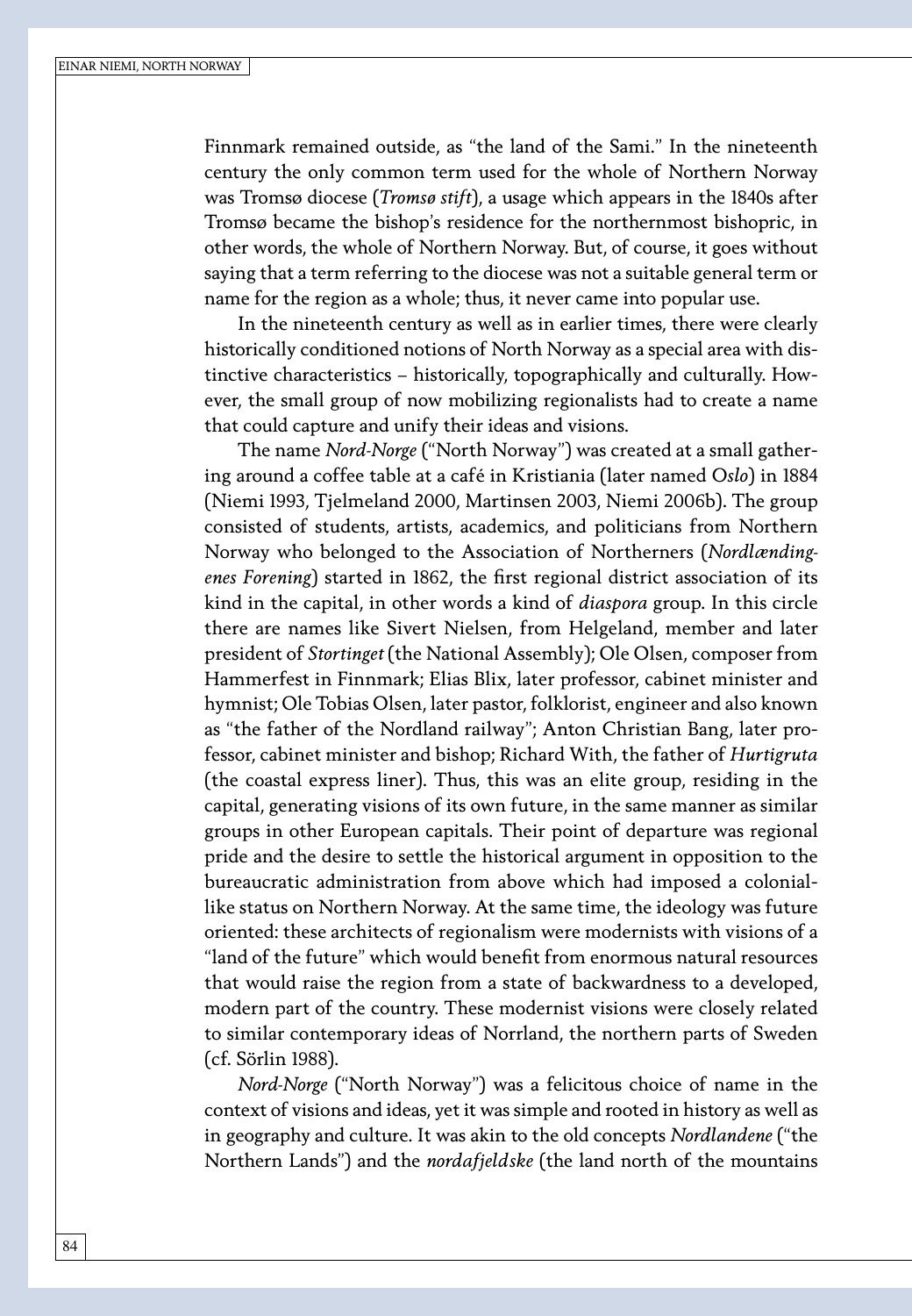ending at Dovre) respectively, and it had parallels in names like *Vestlandet*  (West Norway) and *Østlandet* (East Norway) which occasionally were used at this time (Helle (ed.) 2006: 17–19). The name signalled that the region was *Norwegian –* a part of Norway. There was to be no suggestion of any form of segregation or any hint of separation, a sensitive question relating to the far northern borderland during the nation-building project of the nineteenth century. The name also emphasized the special geographical dimension of the north as a main identity marker, as well as to notions of a northern culture, for example represented by the Sami and the peasant–fisherman society. And finally, the name signified a decoupling from the historical baggage represented by the Age of the Sagas and national romanticism and the mental block that this weight of history had created against the modernist project (Niemi 2001a).

The name did not, however, come into common usage quickly in spite of aggressive marketing, though it appeared from the very start in certain contexts, for example as part of the name of newspapers and voluntary associations. It was not until the period between the two World Wars that the name really caught on as a result of political parties making the development of North Norway part of their platforms. The "region builders" had a significant influence on this process. But the name did meet with some competition from the name *Hålogaland*, which still survived and gained acceptance especially within the arts and humanities; cf. *Hålogaland historielag* ("Hålogaland Historical Society"), and the regional history journal *Håløygminne,* which was first published in 1920. Even today, Hålogaland has been used for new initiatives and institutions, such as *Hålogaland teater* ("Hålogaland Theatre"). Another example demonstrating the use of the name to-day, is the building of a separate, but not yet formalized local region encompassing the north of Nordland county and the south of Troms county, the so-called *Hålogaland region*. Thus the competing name *Hålogaland*, in spite of its heavy burden of historical heroism and romanticism, has been very tenacious until the present day. However, *Nord-Norge* ("North Norway") actually turned out as the winner as early as the interwar period in the sense that the designation was adopted as the official name of the whole region, and as such, it has never since been contested.

### Building North Norway

The development of North Norway as a region occurred across distinct phases, a process which is in keeping with the ideas on phases in theories on national and regional development, especially that of the Czech historian Miroslav Hroch on different historical phases (Hroch 1985) and of the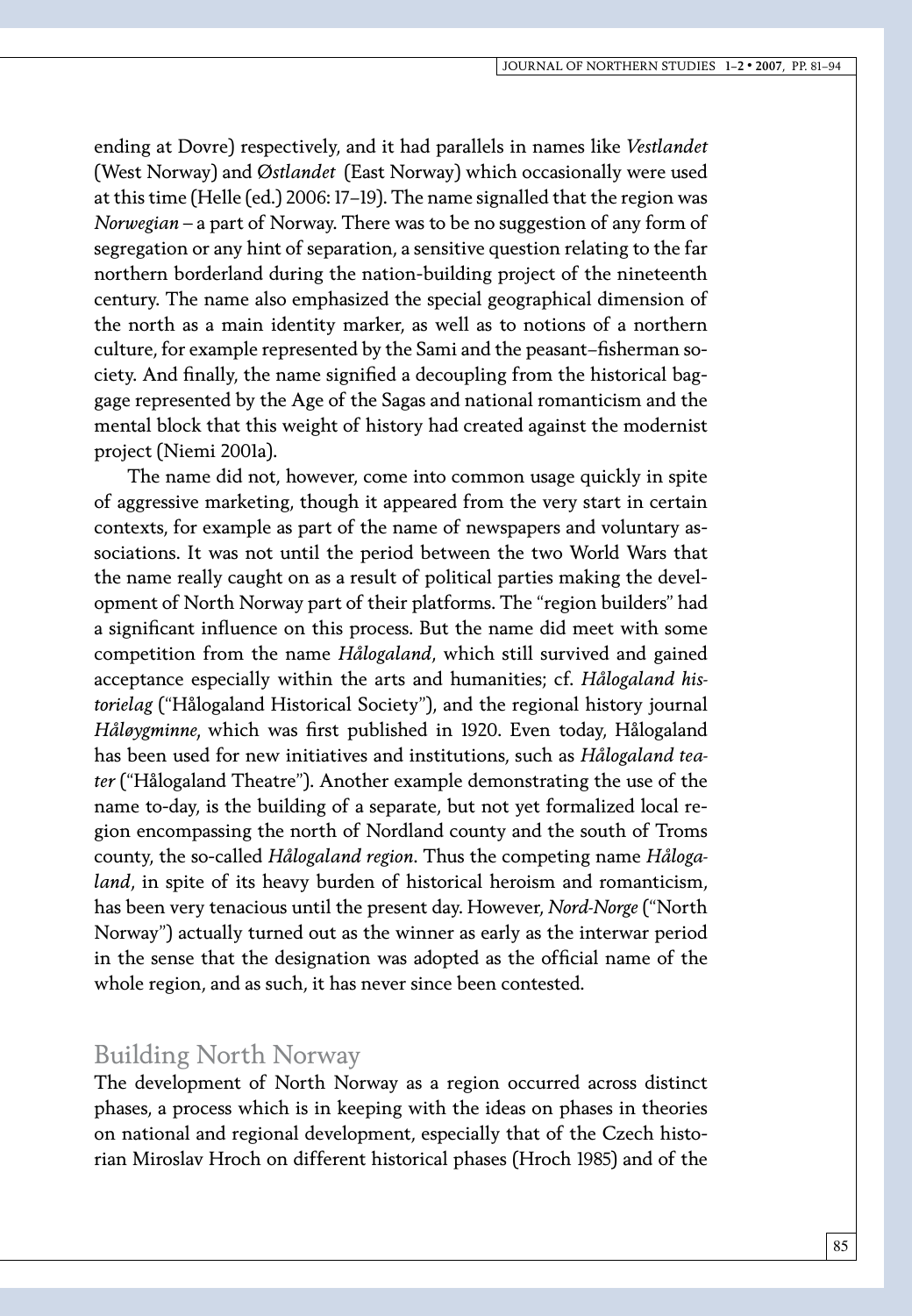Finnish geographer's Anssi Paasi's model of regional institutionalization (Paasi 1986, 1996).

The first phase lasted from about 1860 to 1914 in which *Nordlændingenes Forening* was the main region-building instrument. Thus this was a phase when regionalism was mainly a concern of an elite residing in the capital whose main mission was to create a consciousness of the northern region, not least of which involved the use of symbols, with the choice of a name as the most important. But other symbols were also employed, such as landscape photos and photos of the well known northern fishingboat, *nordlandsbåten*, with its links back in time to the Viking ship, all of which were associated with distinctive aspects of the North. The regionalists mobilized during the elaborate national centennial celebration of the constitution in 1914, when they reminded people that northern Norway was often overlooked in the national context.

The second phase lasted from 1914 to the Second World War, a phase characterized by knowledge production regarding northern Norway and the creation of an action programme for the region; the latter was often presented under the heading "Northern Norwegian Rising." The regionalists took advantage of and disseminated the extensive research that was being produced at this time on the region within many disciplines and fields, both in terms of consciousness-raising and identity-building as the basis for new initiatives. At this stage, a number of region builders in the north came on the scene and made common cause with the old elite in the capital. Public officials and merchants were particularly prominent among them. The new programme being developed encompassed a range of concerns, such as demands for cultural and educational institutions, modern means of communication, industrial development, improved organisation of imports and exports from north Norwegian harbours, etc. In the 1930s, this work began to bear fruit insofar as north Norwegian political concerns became important issues on the national political agenda, and as such were dealt with in political programmes and campaigns. A significant number of measures aimed at regional development were actually implemented.

At the outbreak of the Second World War, North Norway was in the process of becoming a kind of administrative region or "periphery" or "front region" with hints of an identity region in the making. Many people felt or wanted to feel like a *nordlending* (a person from the North, a Northerner) and the conscious use of both *nordlending* and *Nord-Norge* undoubtedly contributed to the development of identity. To some degree, the regionalists exploited the widespread fears of the "the Russian danger" in their arguments for special measures: if the nation did not take responsible action, North Norway could fall victim to the powerful neighbour in the northern bor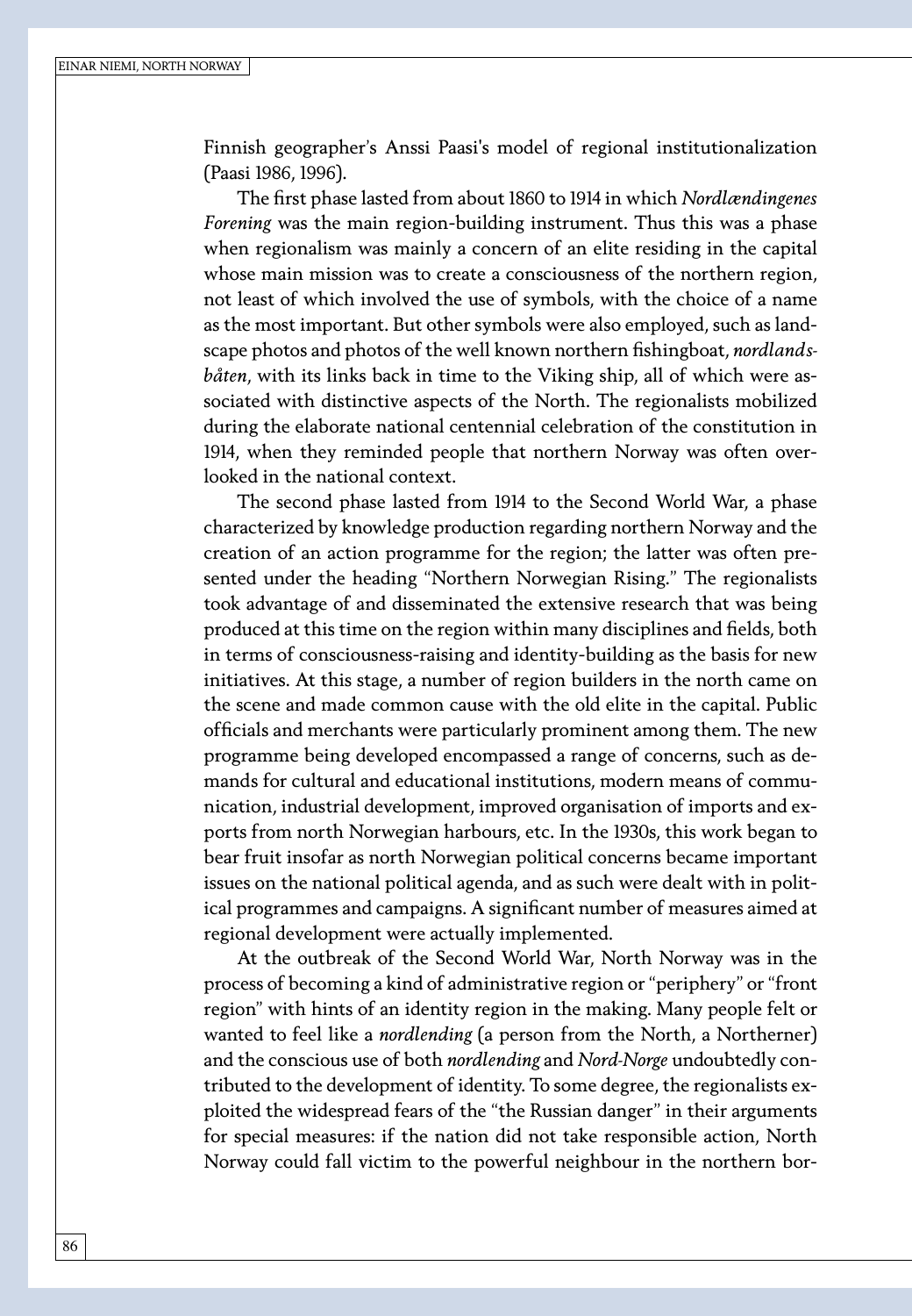derlands. At the same time, the region builders emphasized that region and nation building went hand in hand – they were two sides of the same coin.

The third phase, a kind of interlude, lasted until roughly 1970, a period when organized regionalism and institutionalization played a modest role. The period was characterized mostly by reconstruction after the devastation of war and of new economic and social initiatives (Tjelmeland 1997). However, interestingly enough from our point of view, North Norway was viewed as a special regional case. Thus, in the early 1950s the first plan by the national government for regional development involved North Norway exclusively (*Nordnorgeplanen).* A few years before, in 1947, the development centre for north Norwegian trade and industry (*Studieselskapet for nordnorsk næringsliv*) was founded, a for-profit organization acting in the interests of businesses, organizations, municipalities, and counties, in order to promote economic development in the region. In this phase, with national and regional economic plans focusing on solving "the problem of North Norway," there was little room for building identity on the foundation of the arts and humanities. However, certain initiatives along these lines were taken, such as founding the *Hålogaland Amatørteaterselskap*  (the Association for the development of a regional theatre in North Norway) in 1954, with the mission to promote the "North Norwegian language on a North Norwegian stage." Other examples would be the establishment of *Festspillene i Nord-Norge* (the Musical Festival of North Norway) in 1964 and of *Nordnorsk kulturråd* (the North Norwegian cultural council) of the same year – actually before the Norwegian Cultural Council at the national level saw the light of day.

The fourth phase lasted from about 1970 to roughly 1990, eventually with identity-building being a central concern and strongly linked to cultural institution building. The shared north Norwegian identity has hardly ever come closer to being realized than at this stage. Identity building found expression in a range of cultural developments, such as extensive organization of museums and historical societies, a flourishing of research and publishing in local and regional history, the establishment of *Hålogaland teater*, the first professional theatre in the region, and *Nordnorsk Magasin*  (the north Norwegian magazine), a vibrant and dynamic mouthpiece for northern identity. There was an upsurge of popular songs with north Norwegian themes, as well as a national breakthrough for north Norwegian football, which rounded out earlier north Norwegian successes in winter sports. The district community colleges and the University of Tromsø made their contribution through the work of scholars and scientists which in some measure could both confirm and promote regional identity. A special commission established in 1974 to deal with concerns of importance for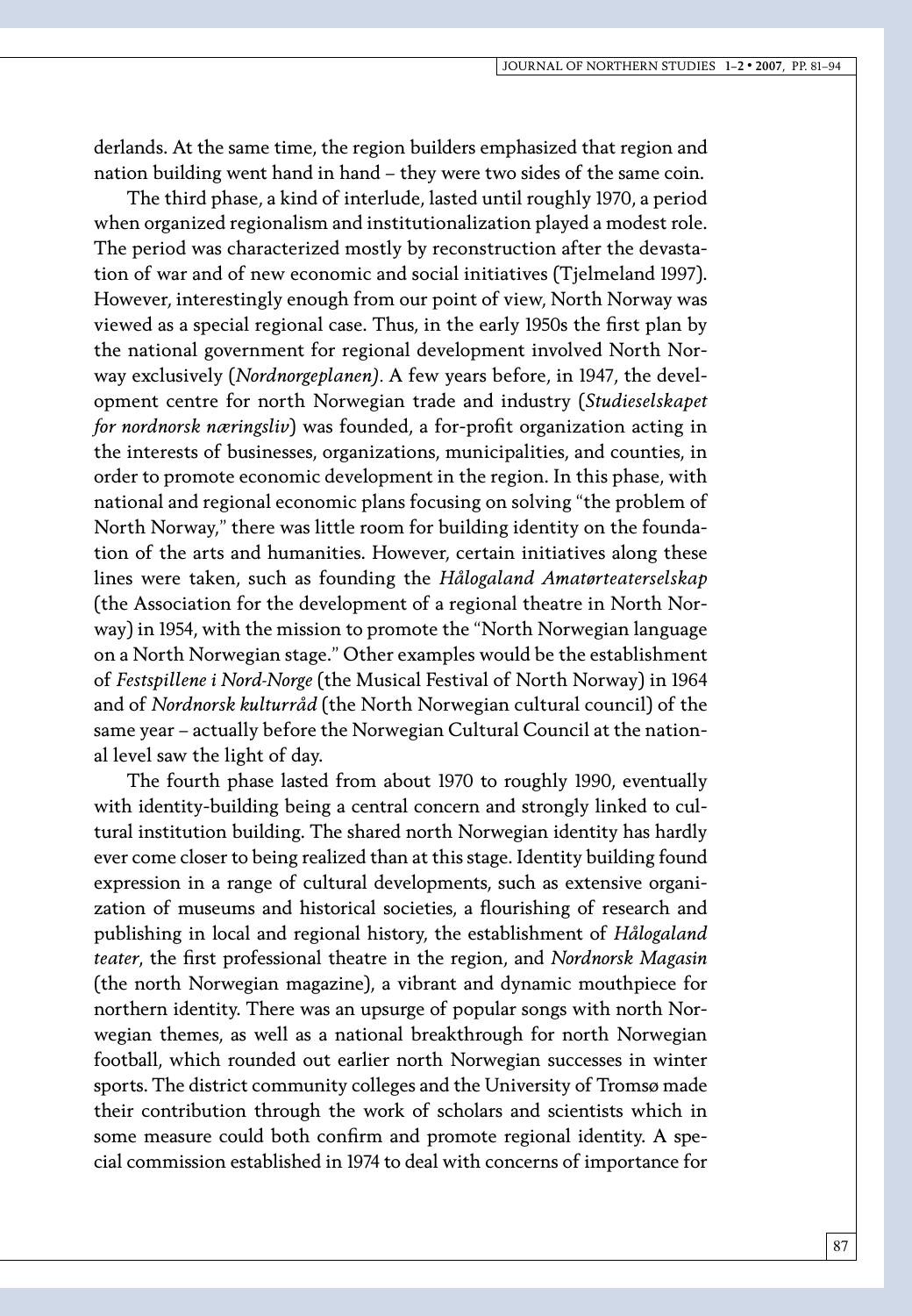North Norway (*Landsdelsutvalget for Nord-Norge*) made its contribution to the image of the region within social planning and development.

### North Norway in decline?

In a fifth phase of the modern history of North Norway, from about 1990 until the present, questions have been raised about both regional identity and the old idea of one unified region. Fissures have emerged in the image of North Norway as an identity region; there are disconcerting signs of decline, and the region seems threatened by both internal and external forces.

To begin with, a new generation in this phase has not recognized itself in the images of the region and of "the Northerner" (*nordlendingen*), developed and almost canonized in the preceding phase with references to metaphors like "skiff and skerry" (*sjarken og støa*) and the symbols like Oluf i Raillkattlia, a well known north Norwegian comic with a far-reaching effect on north Norwegian identity-shaping in the 1960s and 70s. In the new phase regional discourses have revealed anti-essentialistic conceptions of identity with a contrary emphasis on flexibility, location, "creolization," etc. Similarly, younger social scientists have opposed aspects of the interpretation of modern North Norwegian history and society that was developed in the 1960s and 70s. Thus, the pioneer and the giant among north Norwegian social scientists, Ottar Brox, has suffered "parricide" although there is still considerable support for his basic theses on north Norwegian economy and society, first presented and elaborated in his classic study *Hva skjer i Nord-Norge?* ["What happens in North Norway?"] from 1966 (Brox 1966, cf. Brox 1997). A clear sign of the break with conventional wisdom of the past is the never-ending public debate on the Northerner about who he/she actually is, and about who has the legitimate claim to be the "authentic" Northerner (cf. Eriksen (ed.) 1996;, Tjelmeland 1996, Thomassen & Lorås (eds.) 1997, Fulsås 1997, Arbo 1997, Thuen (ed.) 1999, Jaklin 2004: 463–64, 470–477).

Secondly, new ideas about regionalization have come to the fore in the region, stimulated by neo-liberalism, centralism, structural changes in the economy, and by trends in general regional ideology. Several examples of institutional indifference to north Norwegian regional initiatives demonstrate that a decline from within has already occurred, such as discontinuing local regional efforts in the organization of arts, Norwegian Broadcasting Corporation's (*Norsk rikskringkasting*) dismantling of regionally anchored organization and transmission, the prioritizing of county-level ambitions at the expense of north Norwegian regional efforts, the evolution of colleges into engines of local development, etc.

Thirdly, the pressure from outside is divisive in several respects. One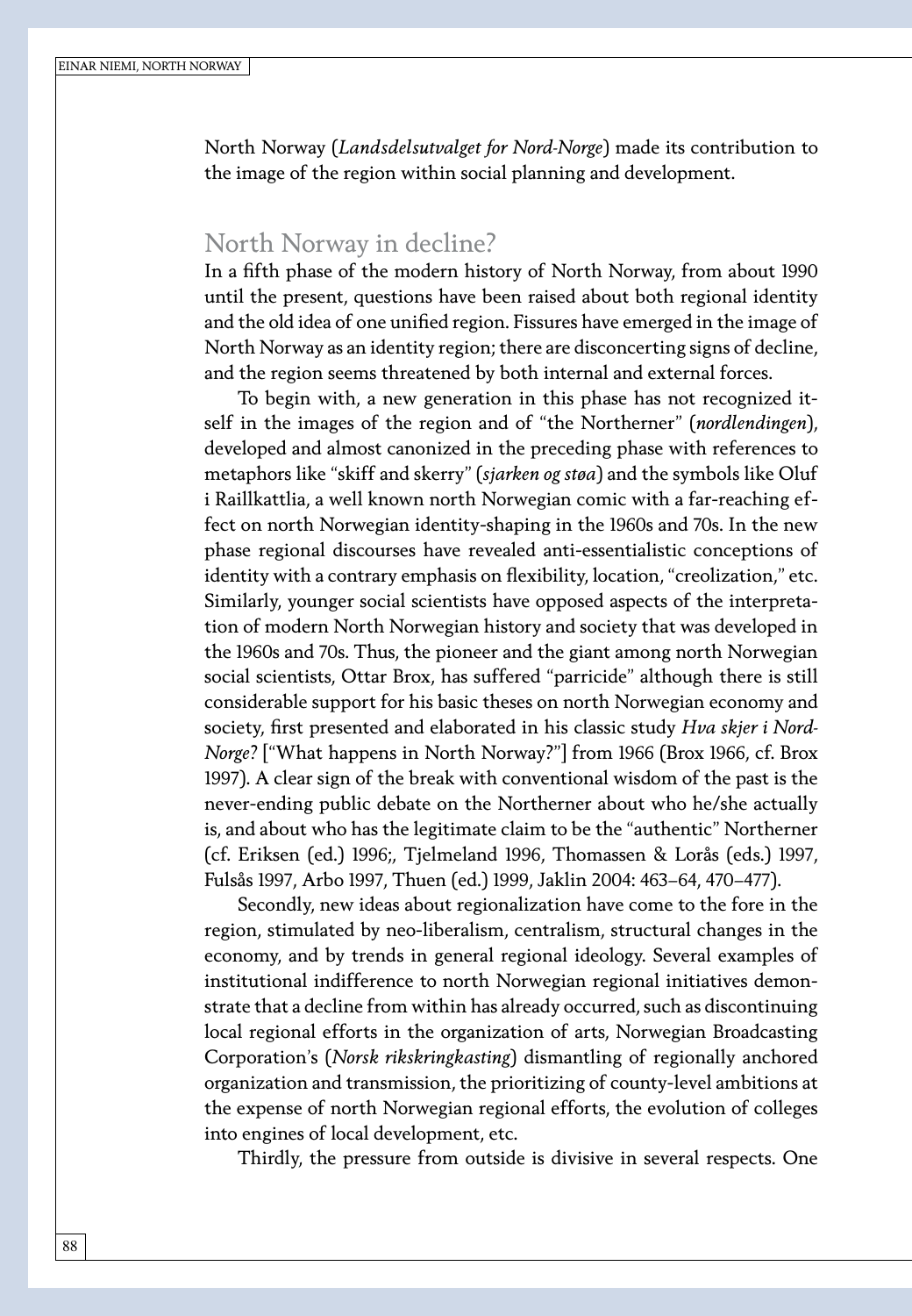issue is the linkage between regionalism and ethnic mobilization, particularly with regard to indigenous policy and the Sami Parliament. The Sami Parliament, established in 1989, is a Norwegian "national" institution, but the Sami are an indigenous people spread across several countries within a "homeland territory," Samiland/Sápmi, which in different contexts embodies an idea of a separate transnational region (Niemi 1997: 67 ff., 2001b: 35 ff.). Furthermore, international regionalization demands political resources and attention. On the one hand, North Norway is an integral part of the Barents Euroarctic Region and cooperation initiatives in the Arctic area of the Scandinavian countries and the Kola peninsula (Dellenbrant & Olsson (eds.) 1994, Stokke & Tunander (eds.) 1994) established in the 1960s and 1990s respectively. But on the other hand, there are tendencies for counties orienting themselves in different directions within the international cooperation of the region – such as Nordland towards St. Petersburg, and Finnmark towards Murmansk and Archangelsk.

Finally, there will be further pressure on North Norway as a region coming from developments in the Barents Sea – "the last frontier" – with its tremendous possibilities projected within the gas and oil industry. Thus far, there is activity related to this field only in the far north, with the opportunities that open up for Finnmark in particular. If the sea territories further south, that is the Norwegian Sea north of Helgeland, is not opened up for exploration, there will be a geographical asymmetry in developmental potential, and the local region most relevant in this context, Vesterålen and Lofoten, would be losing out and would become economic backwaters, as claimed by Nordland and Troms politicians. Environmental concerns constitute one set of issues which may contribute to such asymmetry, in particular the concerns for the Lofoten fisheries, the world's largest cod fisheries.

### Regions within the region, peripheries of the periphery

In the wake of all the reports and research findings related to regionalization lately, there is especially one important issue facing political groups in the peripheries' struggle with small and diminishing populations and low employment: Will new regional boundaries work to the advantage or disadvantage of the peripheral area in question (cf. Pedersen 2006)? The question is especially urgent in Finnmark, where the county level assembly has recently passed a resolution stating that the county of Finnmark should remain a separate region even after the administrative reform – whereas some municipalities within the county are of a different opinion.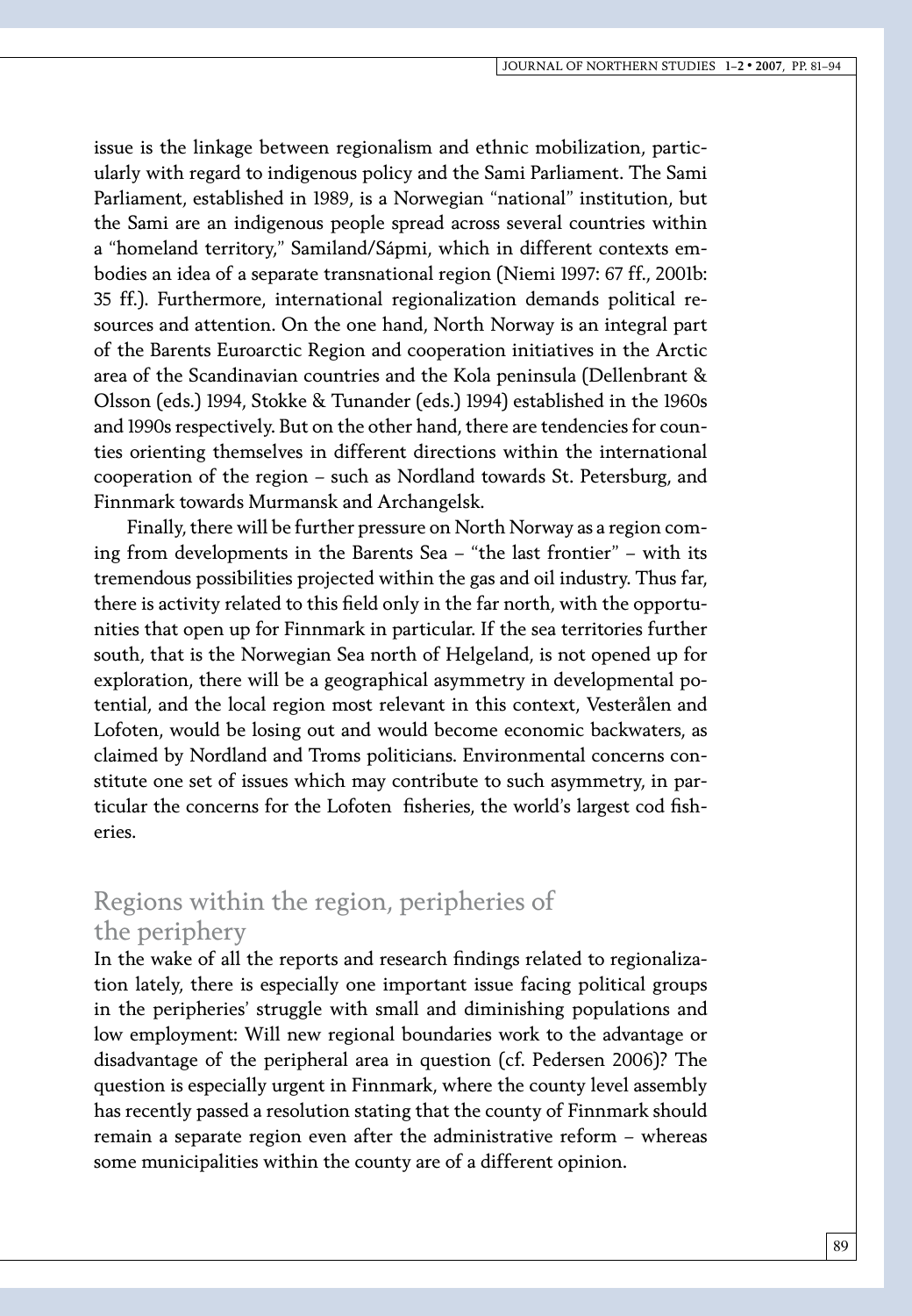Because of Finnmark's peculiar position and role in the current political debate – and because of the necessity to realize that there more often than not are regions within the region – I will conclude with a historical overview of the issue of Finnmark as a special part of North Norway, and of the country as a whole for that matter. Over and above the political issues of any given day, are there not historical factors that can explain the scepticism in Finnmark against the county being integrated into the larger north Norwegian region?

Finnmark has clearly had a historically unique position in the history of Norway (Niemi 2006a). It was settled by Norwegians later than any other part of the country, and Finnmark is still the land of the Sami, *par excellence*, as the name indicates (*Finnmark*, from *finner* 'Sami'). The great waves of immigration have also given the history of settlement in Finnmark a unique character. This is particularly the case with the immigrants from Finland, called *kvener* (*kvæner*) in Norwegian, who have acquired their own distinct ethnic profile through their cultural encounters in the north. Similarly, the political incorporation of Finnmark within the nation state of Norway also highlights particular historical features of Finnmark, which is indeed the youngest part of the country. This came about initially when the Swedish-Norwegian northern border was drawn in 1751, with the inclusion of Kautokeino and Karasjok within Norwegian territory, and in 1826 when the Russian-Norwegian border was agreed, when South Varanger was included into the Norwegian territory. These circumstances contributed to the image of Finnmark as "a frontier," a dynamic borderland with great opportunities for settlement and economic development (Brox 1984, Niemi 2005a, 2005b).

Another salient feature of the history of Finnmark is the prolonged efforts by the national government to integrate the county within the state, in the face of stubborn cultural and ethnic resistance. A number of projects along these lines have been launched over time, in due course stimulated by conceptions of state building, nation building, and welfare state building, with varying means employed, from economic policy to missionary activity, from minority policy to defence policy, etc. Many of these policies put a stamp of inferiority on the area and its people, especially in the harsh assimilation minority policy era – the *Norwegianization policy –* from the middle of the 1800s to at least the Second World War (Eriksen & Niemi 1981, Niemi 2006c). At the same time, the focus of tourism on Sami culture gave a lustre of exoticism to the whole county. The perceptions of historical injustice, being used and exploited and relegated to colonial-like status and the experience of being discriminated against, have hardly been more intensely felt in any other area in the North than in Finnmark.

Throughout all this, actors in and from Finnmark had the experience of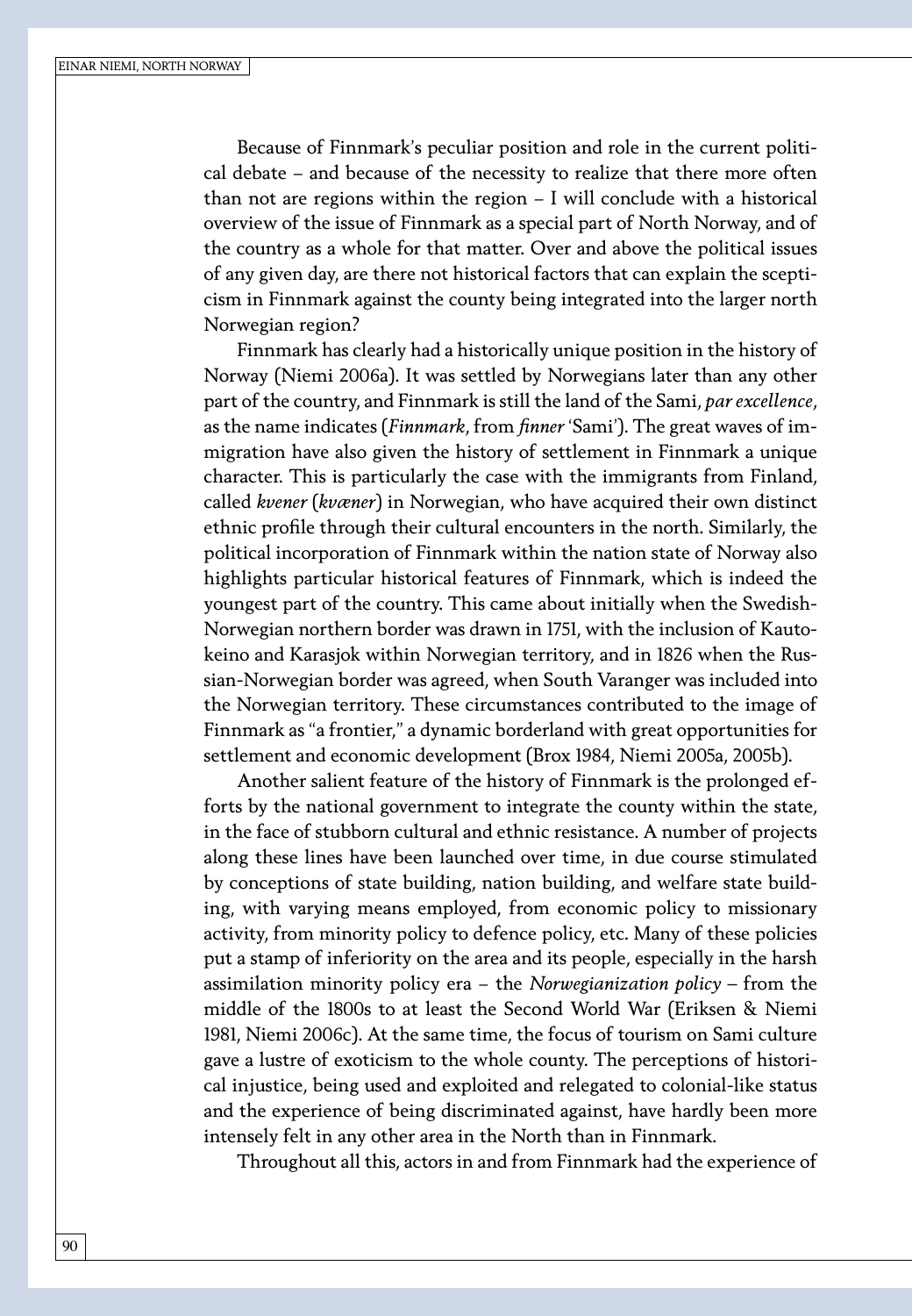the county being *different* even within the north Norwegian context. The people of Finnmark were not "real" *nordlendinger* in spite of the fact that North Norwegian regionalism applied to North Norway was a whole. There was and is still a widespread feeling that it is more appropriate to refer to oneself as a *finnmarking* than a *nordlending*.

The somewhat tense relationship between Finnmark and the rest of North Norway was clearly in evidence even in the early phase of north Norwegian regionalism; the "us-and-them" rhetoric was at work. One instance can be documented in the correspondence between two individuals who belonged to the elite who were advancing the project of North Norwegian regionalism. The individuals involved were the composer Ole Olsen, residing in the capital, and the poet Julius Bauman, who had emigrated to America and was engaged in the regional project from there. In their private correspondence they reveal that as *finnmarkinger* they had encountered an attitude that assigned "an essential difference in rank" between people from the counties of Nordland and Troms on the one hand and Finnmark on the other. The former perceived themselves as a people with an old and heroic history going all the way back to the great Hålogaland chieftains of the Saga Age and to the famous north Norwegian pastor and poet Petter Dass, often named the first Norwegian poet as well, and "true" north Norwegian culture, whereas people from Finnmark could essentially be passed over historically and culturally. According to Ole Olsen, any attempt to identify oneself as *finnmarking* invited indifference or ridicule (Niemi 2001a: 64–65). Through numerous encounters of this kind, the people for Finnmark were confirmed in their belief that they were perceived as existing on the margin of the region, in a periphery of the periphery, in a region within the region.

The Second World War and the reconstruction work after the war further contributed to the image of Finnmark as a separate territorial entity, which in some way included the northern part of Troms county as well. The scorched earth tactics of the German occupying power was a disaster that befell only the area north of the fjord of Lyngen in northern Troms. The reconstruction was thus organized with a local regional focus, among other things, through a separate Finnmark office, *Finnmarkskontoret* (Hage 1999).

The recent Sami mobilization and the rights issues that have been raised constitute a new development that further highlights the distinctiveness of Finnmark. The Sami Rights Commission, appointed by the government in 1980, finished its report on the general legal principles of minority and indigenous rights in 1984 (NOU 1984:18), and then it went on to concentrate exclusively on legal issues applicable to Finnmark, an undertaking that was brought to its conclusion in 1997 (NOU 1997:4). One of the results of this undertaking is *Finnmarksloven* (the Finnmark Act), adopted by the National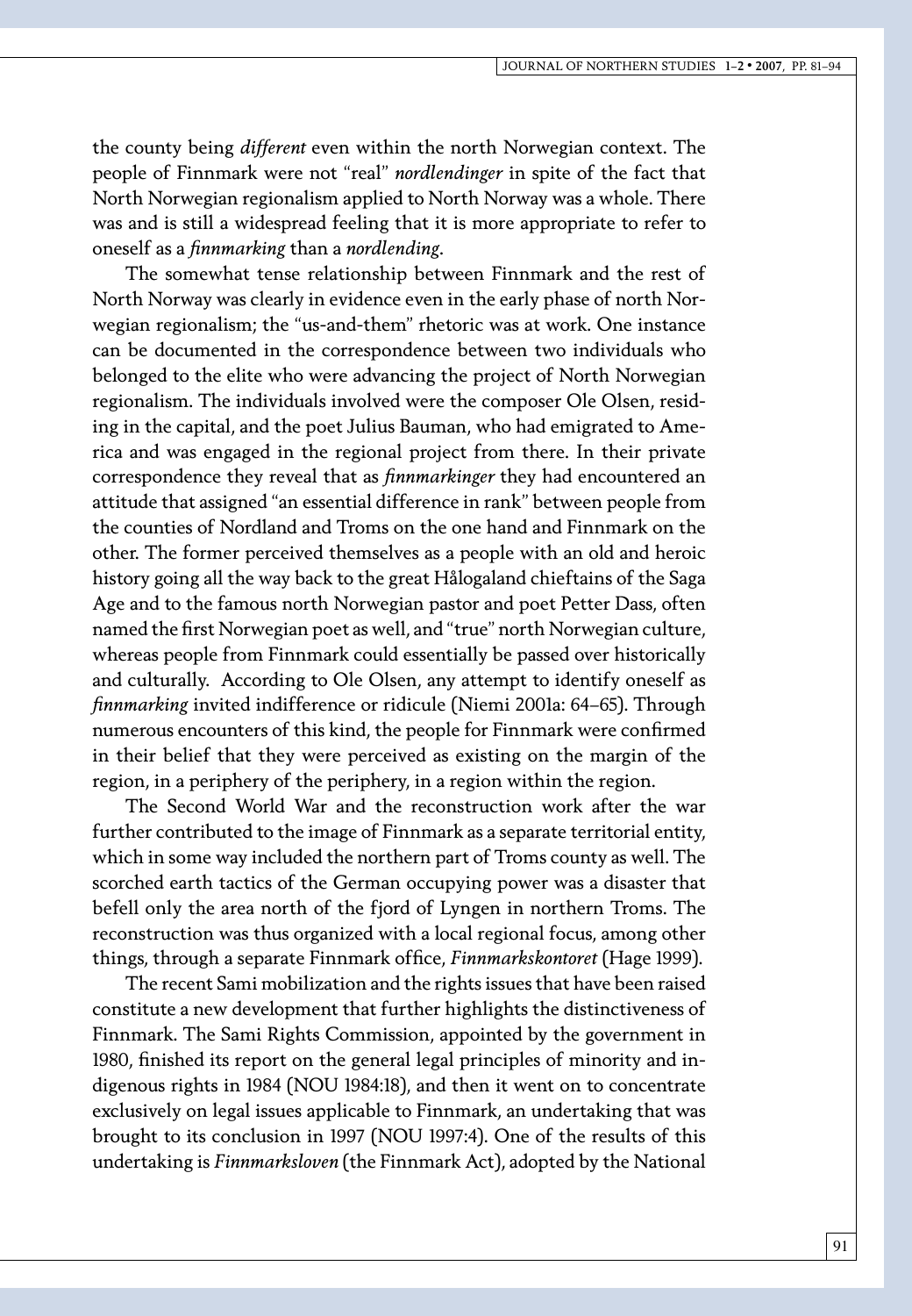Assembly in 2005, and implemented 1 July, 2006. The Act places the entire land area of Finnmark at the disposal of the people of Finnmark, as represented by an executive committee chosen by the Sami Parliament and the County Assembly (*Fylkestinget*); the area has been officially designated as *Finnmarkseiendomen* (the property of Finnmark). In other words, this involves – in a Norwegian context at least – a unique transfer of autonomy to a regional body. The Finnmark Act is a clear recognition that Finnmark has a unique legal history, that the state has committed violations of rights throughout history and that the time has now come to right the wrongs of the past. That said, the people of Finnmark are strongly divided about the possible long-term effects of the Act.

Finnmark has also emerged with an especially interesting profile in a regional perspective, given the new relationship to north-western Russia after the end of the Cold War, the oil and gas industry in the Barents Sea, and "the Polar policy" of the Norwegian government (*nordområdepolitikken*, cf. NOU 2003: 32). In conjunction with the Finnmark Act, these developments may exemplify a new historical phase: a county with administrative autonomy over its territory, and with a strong hand to play given its geographic position and close involvement with almost every aspect of Norwegian polar policy.

In the years between the two World Wars, the North Norwegian regionalists dreamt that one day the people of the North would become "masters of their own destiny." The people of Finnmark are perhaps no less entitled to entertain similar dreams today.

#### **REFERENCES**

Andreassen, J. (undated). *Begrepet Sørlandet – en historisk oversikt*, Søgne.

Arbo, P. (1997). "Alternative Nord-Norge-bilder," *Norsk nytt tidsskrift* 9(4), pp. 310–324.

- Bringa, O. R. & Mygland, K. O. (2001). *Kolonistene. Om Kristiansand, Sørlandet og Agder*, Kristiansand: Stedjane forlag.
- Brox, O. (1966). *Hva skjer i Nord-Norge?*, Oslo: Universitetsforlaget.
- (1984). *Nordnorge fra allmenning til koloni*, Oslo–Bergen–Tromsø: Universitetsforlaget.
- (1997). "Omstridte punkter i Nord-Norges nyere historie," in *Spenningenes land. Nord-Norge etter 1945*, eds. Ø. Thomassen & J. Lorås, Oslo: Ad Notam Gyldendal, pp. 21–38

Dellenbrant, J. & Olsson, M.-O. (eds.) (1994). *The Barents Region. Security and Economic Development in the European North,* Umeå: Cerum, Umeå university.

Døssland, A. (1998). "Strilelandet som særeigen region," in *Til debatt. Innlegg ved Norske historiedagar 1996*, eds. Ø. Bjørnson et al., Bergen: Universitetet i Bergen, pp. 287–296 — et al. (1999). *Frå 1800 til 1914. Strilesoga*, 4, Bergen: Eide forlag.

Eriksen, E. O. (ed.) (1996). *Det nye Nord-Norge. Avhengighet og modernisering i nord*, Bergen: Fagbokforlaget.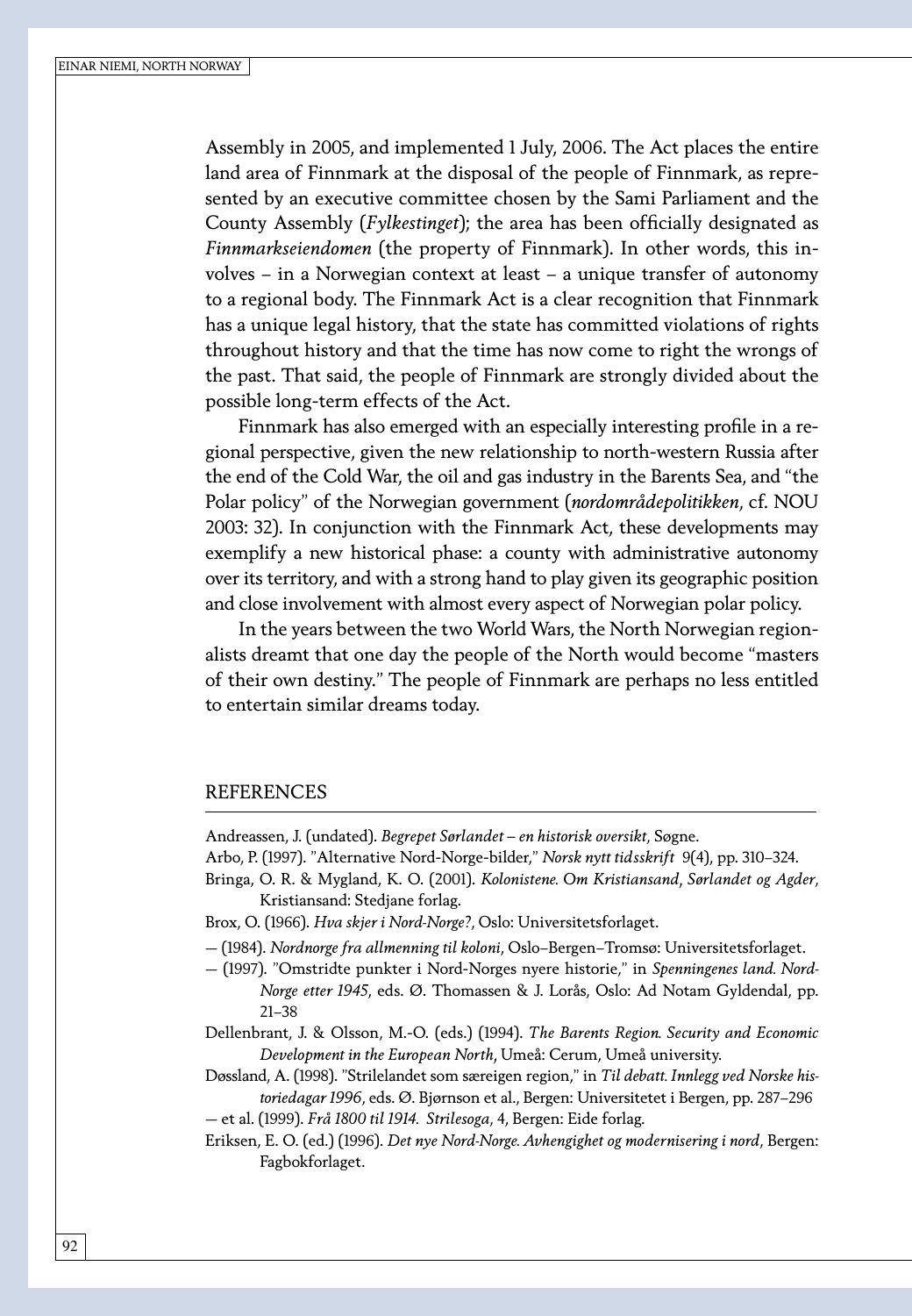- Eriksen, K. E. & Niemi, E. (1981). *Den finske fare. Sikkerhetsproblemer og minoritetspolitikk i nord 1860–1940*, Oslo–Bergen–Tromsø: Universitetsforlaget.
- Fulsås, N. (1997). "Nordnorsk eigenart og nordnorsk identitet," in *Spenningenes land. Nord-Norge etter 1945*, eds. Ø. Thomassen & J. Lorås, Oslo: Ad Notam Gyldendal, pp. 207–222.
- Hage, I. (1999). *Som fugl føniks opp av asken?*, Oslo: Ad Notam Gyldendal.
- Helle, K. (ed.) (2006). *Vestlandets historie*, 1, Bergen: Vigmostad og Bjørke.
- Hroch, M. (1985). *Social Preconditions of National Revival in Europe*, Cambridge: Cambridge UP. [German version: *Die Vorkämpfer der nationalen Bewegung bei den kleinen Völkern Europas. Eine vergleichende Analyse zur gesellschaftlichen Schichtung der patriotischen Gruppen*, Praha 1968.]
- Jaklin, A. (2004). *Historien om Nord-Norge*, Oslo: Gyldendal.
- KOU 2004:1 *Sterke regioner. Forslag til ny regioninndeling i Norge*, Oslo: Kommuneforlaget.
- Labasse, J. (1991). *L'Europe des régions*, Paris: Flammarion.
- Ljøseth, A. (1996). *Fylkeshistorie for Møre og Romsdal*, III, Oslo: Det norske samlaget.
- Martinsen, M. (2003). "Fembøringen på prærien. Nordlandslaget af Amerika 1908–1945," Master thesis in history, University of Tromsø.
- Niemi, E. (1993). "Regionalism in the North: The Creation of North Norway," *Acta Borealia* 10(2), 1993, pp. 33–46
- (1997). "Sami History and the Frontier Myth: A Perspective on the Northern Sami Spatial and Rights History," in *Sami Culture in a New Era. The Norwegian Sami Experience*, ed. H. Gaski, Kárásjohka: Davvi girji.
- (2000). "Regions and Regionalisation," in *19th International Congress of Historical Sciences. Reports, Abstracts and Round Table Introductions*, Oslo: University of Oslo, pp. 227–251.
- (2001a). "Nordnorske regionale strategier: Fortidsforestillinger og hjemkomstmyter," in *Fortidsforståelser*, ed. T. Thuen, Kristiansand: Høyskoleforlaget, pp. 47–70.
- (2001b). "Stat og etnisitet i nord: Territorium, grenser og rettigheter, et historisk og nåtidig blikk," in *Tre kulturer i möte* (Kulturens frontlinjer 27), eds. L.-G. Tedebrand & L.-E. Edlund, Umeå: Umeå university, pp. 21–44.
- (2005a). "Etnisitet, nasjonalitet og grenseforhold i det nordligste Skandinavia fram til vår egen tid," *Grenser og grannelag i Nordens historie*, ed. S. Imsen, Oslo: Cappelen akademisk forlag, pp. 387–416.
- (2005b). "Border Minoritites between State and Culture," in *Russia–Norway. Physical and Symbolic Borders*, eds. T. N. Džakson & J. P. Nielsen, Moskva: Languages of Slavonic Culture, pp. 69–79
- (2006a). "Nord-Norge én region eller regionenes region? Et historisk perspektiv," in *Energi, modernisering og byutvikling i Nord-Norge* (Speculum Boreale), eds. B. A. Berg & E. Niemi, Tromsø: University of Tromsø, pp. 87–104
- (2006b). "Nord-Norge fra oppfinnelse til identitetsregion? Med sideblikk på Nordnorsk Kulturråd," *Håløygminne* 22(4), 2006, pp. 170–186
- (2006c). "National Minorities and Minority Policy in Norway," in *International Obligations and National Debates. Minoritites around the Baltic Sea*, ed. S. Spiliopoulou, Mariehamn: The Åland Island Peace Institute, pp. 397–452
- NOU 1984:18. *Om samenes rettsstilling*, Oslo: Justisdepartementet, Statens forvaltningstjeneste.
- NOU 1997:4. *Naturgrunnlaget for samisk kultur*, Oslo: Justisdepartementet, Statens forvaltningstjeneste.